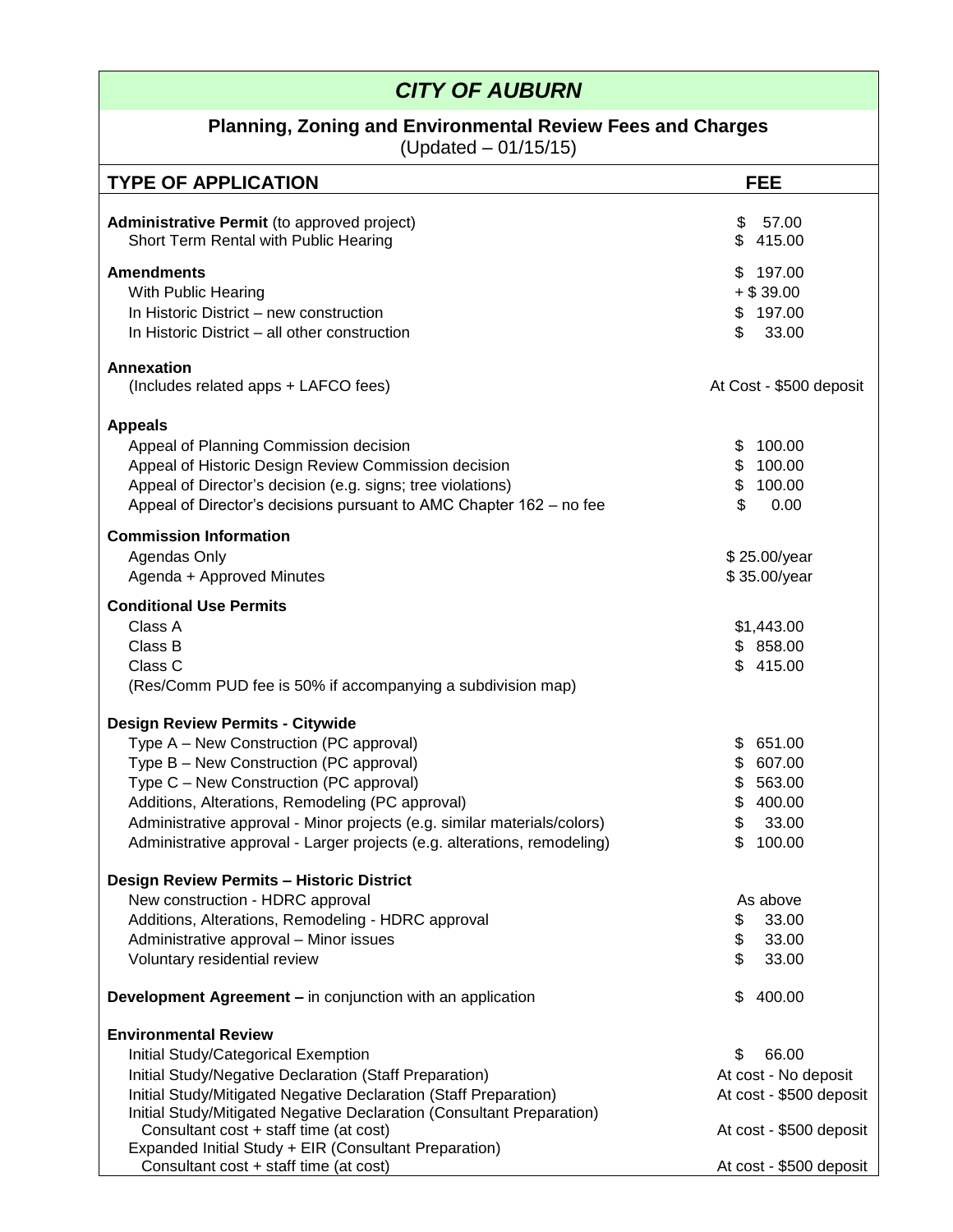| <b>Extension of Time</b>                                                                                         |                                    |  |  |
|------------------------------------------------------------------------------------------------------------------|------------------------------------|--|--|
| DRP/Subdivision/CUP                                                                                              | 415.00<br>\$                       |  |  |
| Parcel Map/Development Agreement                                                                                 | 289.00<br>\$                       |  |  |
| Historic design review permit - new construction                                                                 | 415.00<br>\$                       |  |  |
| Historic design review permit - other types of construction                                                      | \$<br>33.00                        |  |  |
|                                                                                                                  |                                    |  |  |
| <b>General Plan Amendment</b>                                                                                    | \$1,481.00                         |  |  |
| Combined with Rezone                                                                                             | \$2,225.00                         |  |  |
|                                                                                                                  |                                    |  |  |
| <b>Home Occupation Permit</b>                                                                                    | \$<br>11.00                        |  |  |
|                                                                                                                  |                                    |  |  |
| <b>Historic Designation</b>                                                                                      | \$<br>N/C<br>$\mathfrak{L}$<br>N/C |  |  |
| <b>Historic Register Amendment/Rescission</b>                                                                    |                                    |  |  |
| Large Family Day Care Home Permit                                                                                | \$<br>41.00                        |  |  |
|                                                                                                                  |                                    |  |  |
| <b>Ordinance Amendment</b>                                                                                       | \$1,323.00                         |  |  |
|                                                                                                                  |                                    |  |  |
| <b>Predevelopment Review</b>                                                                                     |                                    |  |  |
| Administrative/Staff Review of Misc. Plans                                                                       | 100.00<br>\$.                      |  |  |
| Staff Review w/Commission Hearing                                                                                | 200.00<br>\$                       |  |  |
| * Fee is credited to any subsequent application fee if filed within six (6) months for the same or substantially |                                    |  |  |
| similar proposal                                                                                                 |                                    |  |  |
|                                                                                                                  |                                    |  |  |
| <b>Rezone/Prezone</b>                                                                                            | \$1,323.00                         |  |  |
| Until 2/10/96 when request is consistent with the 1993 General Plan                                              | \$927.00                           |  |  |
| Sign Permit and Special Permits (temporary sales and outdoor seating)                                            | \$<br>33.00                        |  |  |
|                                                                                                                  |                                    |  |  |
| <b>Subdivisions</b>                                                                                              |                                    |  |  |
| Minor Boundary Line Adjustment                                                                                   | 257.00<br>S                        |  |  |
| Certificate of Compliance (Public Works Department)                                                              | 301.00<br>\$                       |  |  |
| Minor Land Division (Parcel Map: 1-4 Lots)                                                                       | 748.00                             |  |  |
| Major Land Division (Tentative Map: 5+ Lots)                                                                     | 748.00<br>S.                       |  |  |
|                                                                                                                  | (+\$27/lot up to 25 lots; then     |  |  |
|                                                                                                                  | \$6/lot over 25 lots)              |  |  |
| <b>Tree Permits</b>                                                                                              |                                    |  |  |
| Administrative Tree Permit - Staff review for minor encroachment                                                 | 25.00<br>\$.                       |  |  |
| Tree Permit - Commission review for removals or significant encroachment                                         | \$400.00                           |  |  |
| Tree Permit - Individual Home                                                                                    | \$50/tree (\$250 max)              |  |  |
|                                                                                                                  |                                    |  |  |
| Variance                                                                                                         |                                    |  |  |
| Residential/Commercial Minor Setback/Sign Variances                                                              | 252.00                             |  |  |
| Other Residential/Commercial/Industrial Variances (e.g.: Parking, etc.)                                          | \$514.00                           |  |  |
|                                                                                                                  |                                    |  |  |
| NOTE: APPLICANTS WILL ALSO BE RESPONSIBLE FOR ANY DIRECT COSTS TO RECORD                                         |                                    |  |  |
| NECESSARY DOCUMENTS WITH THE PLACER COUNTY RECORDER                                                              |                                    |  |  |

# **NECESSARY DOCUMENTS WITH THE PLACER COUNTY RECORDER**